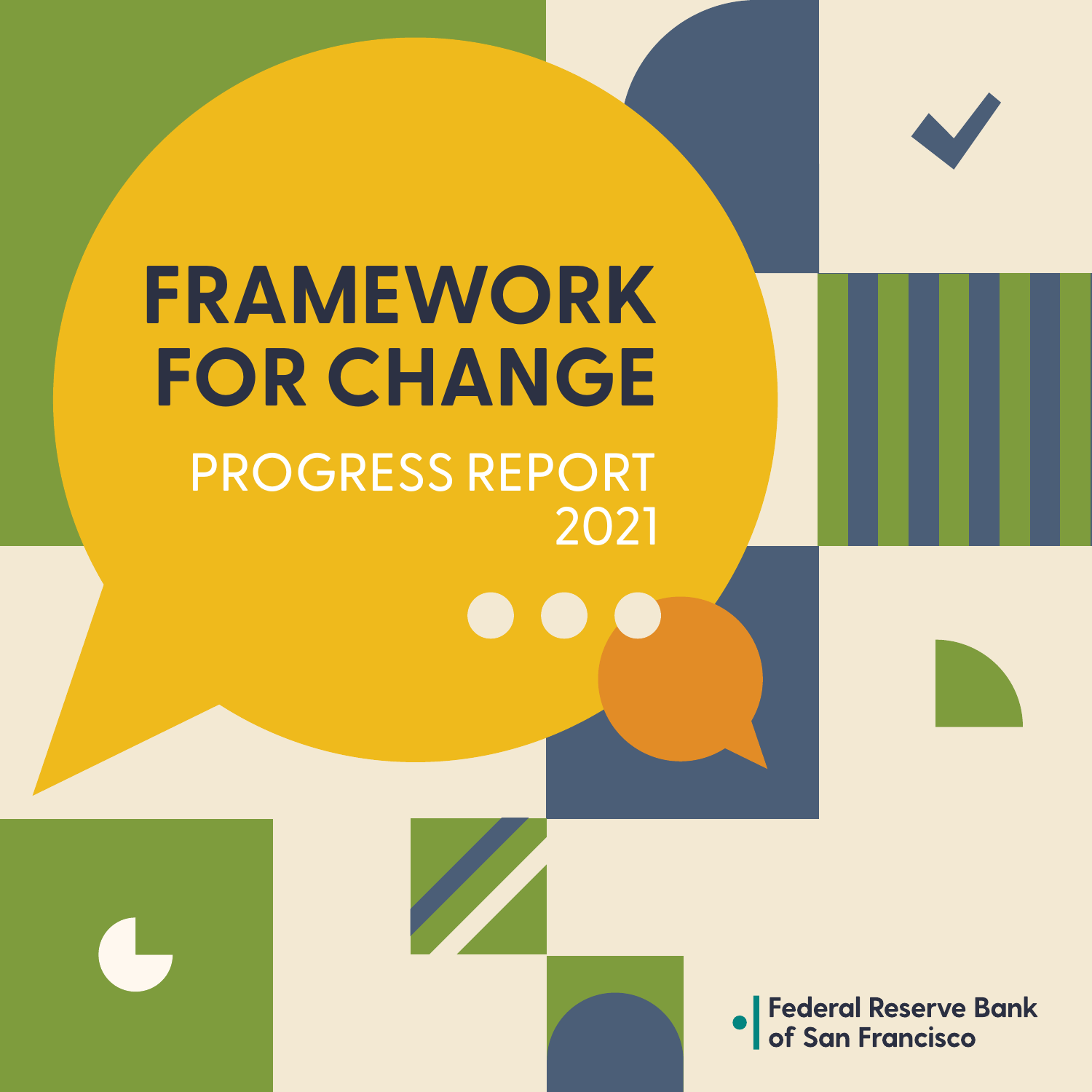

## **Table of contents**

### **LETTER FROM DAVID PORTER**

Executive Vice President, Strategy, People + Culture

#### **OUR FRAMEWORK GOALS**

#### **OUR PROGRESS**

EVIDENCE

DIALOGUE

**PRACTICE** 

**4**

**7**



**10 25 34**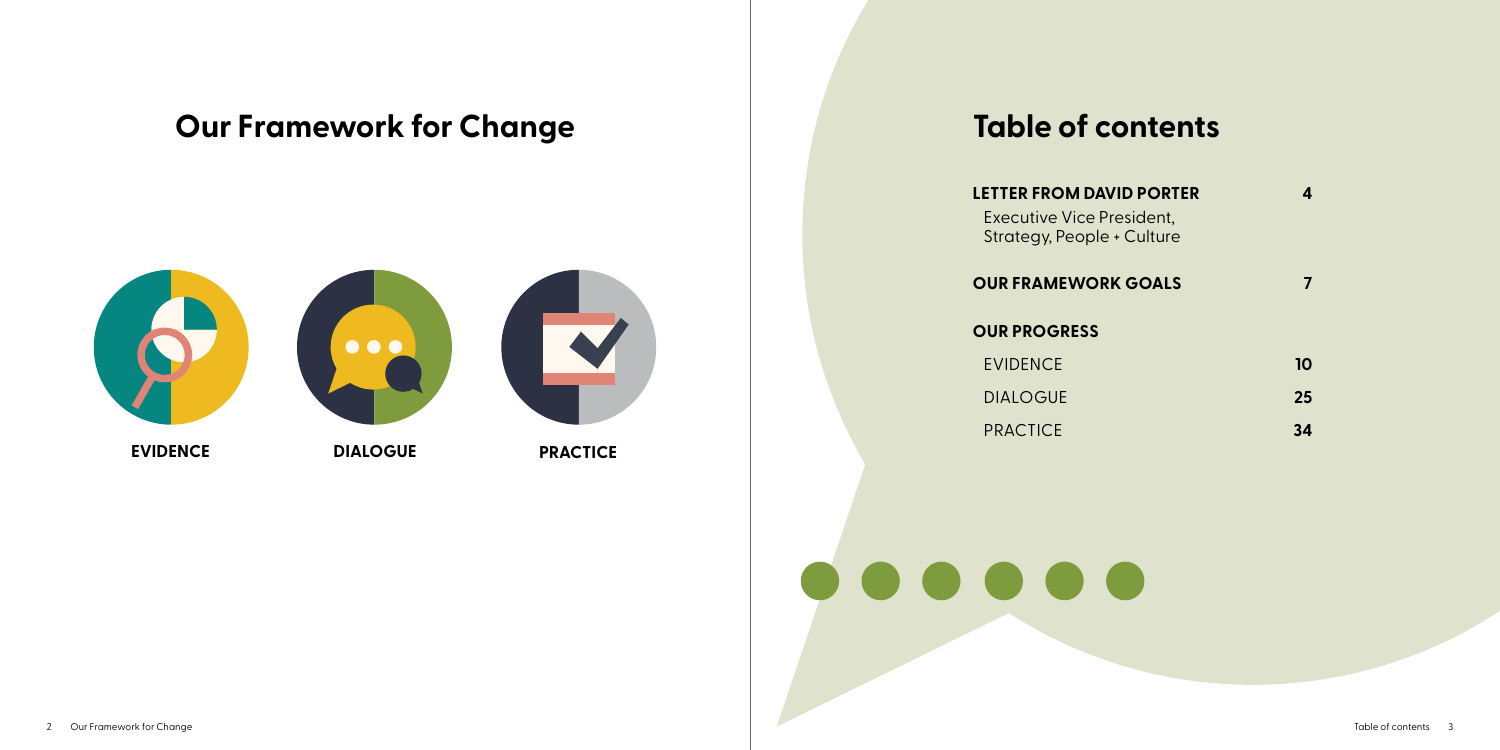of our progress—and a reaffirmation of our commitment to continue this



important work.

Through the Framework for Change, we are using our tools and responsibilities to help foster a healthy and inclusive economy in which everyone can fully contribute their talents and skills—regardless of their race, ethnicity, gender, geographic location, or any other demographic characteristic. We hope you will assist these efforts by sharing your experiences leading this work within your organizations.

Let's continue our work towards greater equity, together.

David Porter

## **Equity and Inclusion**

At the San Francisco Fed, we care about equity because we care about how economic output connects to our congressionally mandated mission: to promote a healthy and sustainable economy and support the nation's financial and payment systems. In other words, our focus on equity is a core part of our work.

From a racial and ethnic perspective, research tells us that inequities in the U.S. have a clear impact on the economy and the size of the economic pie, both now and in the future. Our country can only reach its full economic potential when all people have equitable access to economic and educational opportunities. As a public service organization, it is also our responsibility to represent all of the people we serve and accurately reflect the diversity of our communities.

In February 2021, the San Francisco Fed launched our [Framework for](https://www.frbsf.org/our-district/about/commitment-to-equity/)  [Change,](https://www.frbsf.org/our-district/about/commitment-to-equity/) our public commitment to taking action that will result in greater racial and ethnic equity in our organization and the communities we serve. Our Framework has two major goals: documenting where racial and ethnic inequities exist and how they affect our economy, and taking concrete steps to become a premier public service organization that serves all members of our nation.

One year into this journey, we've taken meaningful first steps to advance the Framework both internally and externally. This report is a summary

David M. Porter, Jr. Executive Vice President Strategy, People + Culture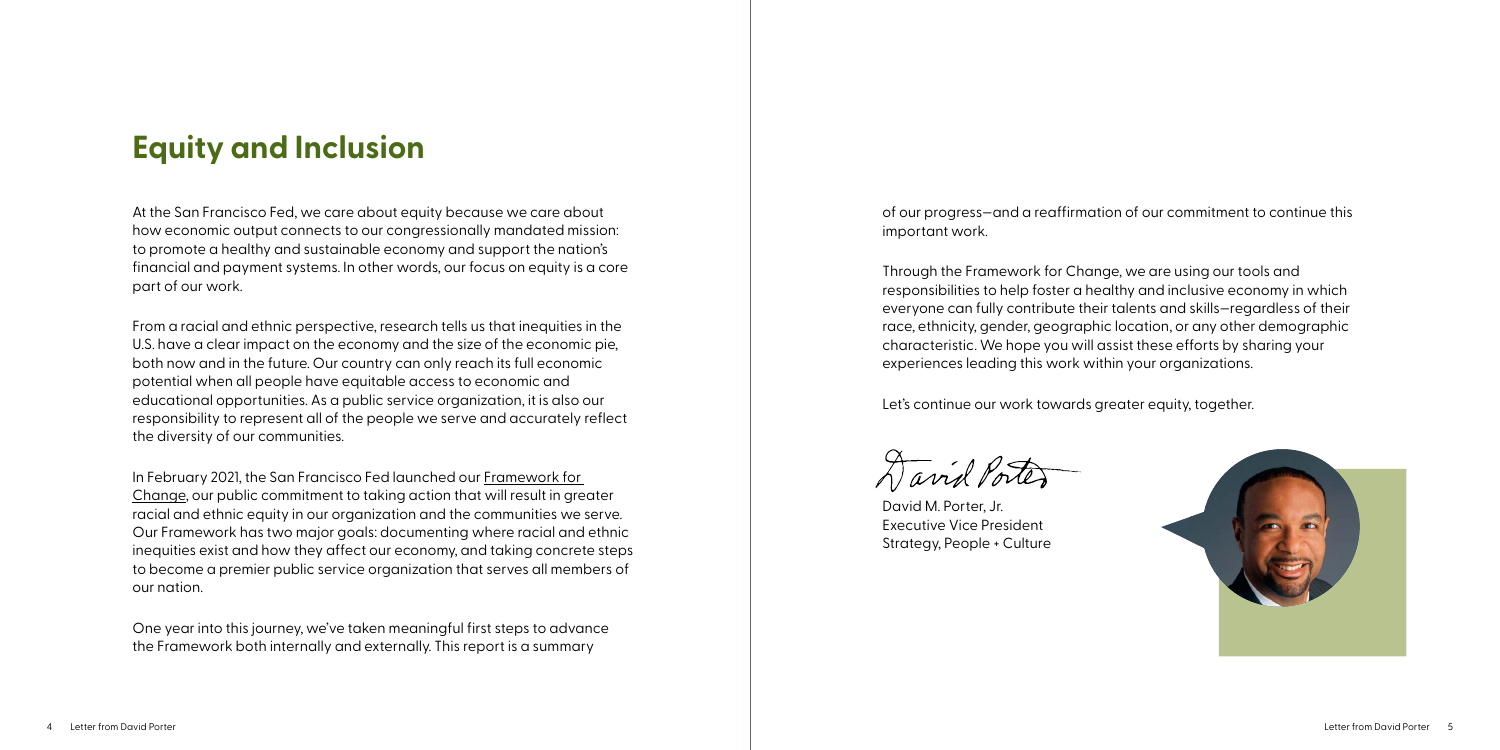

# **OUR FRAMEWORK FOR CHANGE GOALS**

The San Francisco Fed's Framework for Change is our commitment to taking action that will result in greater racial and ethnic equity in our organization and the communities we serve across the Federal Reserve's Twelfth District. We are transparent about our goals, and will publish our progress annually so we are accountable to ourselves and to the American public.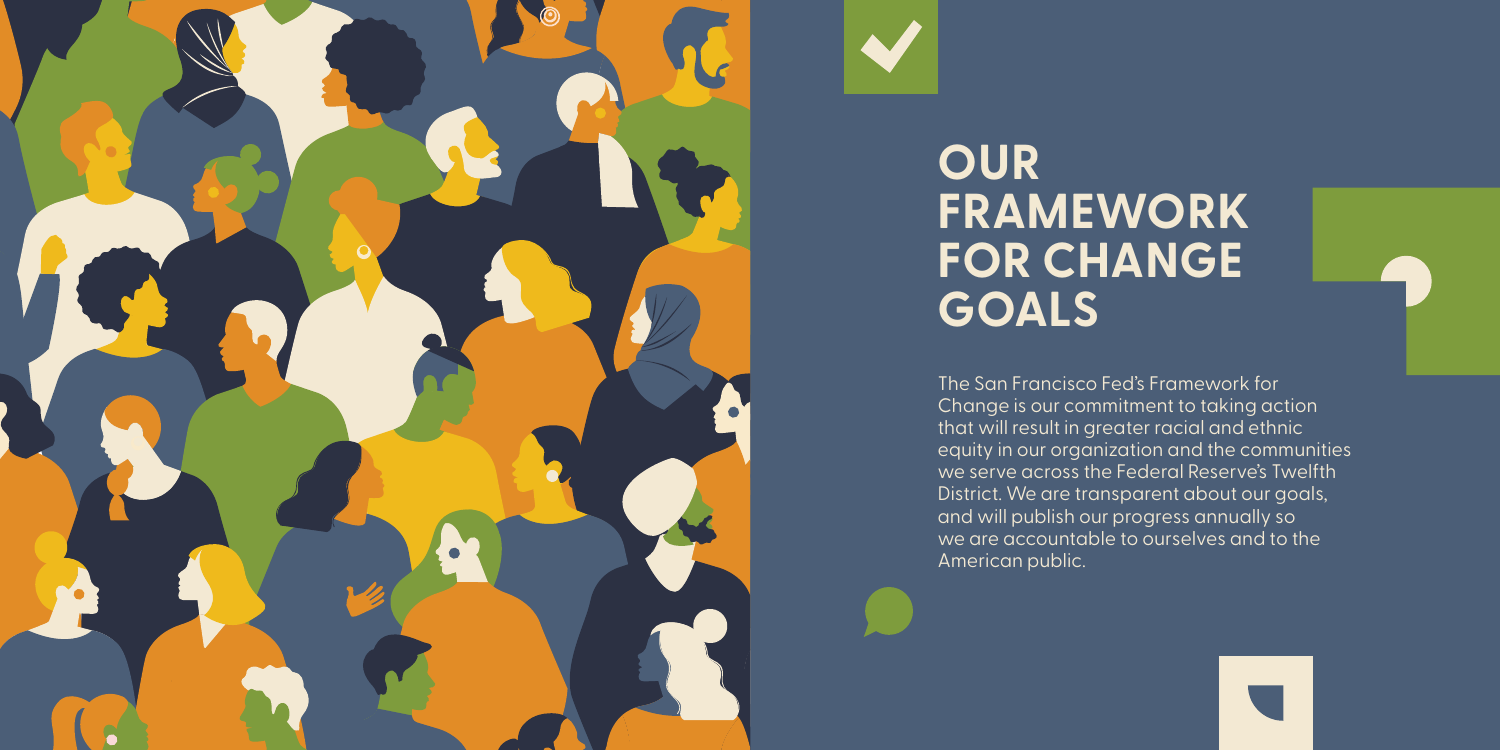Build an extensive body of research—based on both quantitative and qualitative data—that informs Americans on the economic impacts of racial and ethnic equity and inequity and inspires bold actions and ideas that drive a strong and healthy economy.

- + Break down data by race and ethnicity to go below the surface of aggregate indicators and provide a more holistic understanding of economic health.
- + Support San Francisco Fed and external researchers in examining the implications of racial and ethnic equity for the economy and use our voice and platforms to disseminate that research.
- + Examine challenges and solutions promoting an inclusive financial system that enables equitable access to credit for all communities, including low-income communities and communities of color.



Expand the dialogue on the economic impact of racial and ethnic equity and inequity, using our networks to deepen understanding and spark meaningful conversations while ensuring we engage with people who reflect the diverse communities of the Twelfth District.

- + Increase the frequency of our connections with community, business, and government representatives—from roundtable discussions and speaking engagements to one-on-one conversations—by 50% in 2022.
- + Broaden the external audiences we reach with an initial focus on increasing outreach to Hispanic communities across the Twelfth District.



### **Evidence**

### **Dialogue**

# **Practice**

Evolve and implement policies and processes that advance our institutional equity goals, guard against the influence of potential individual biases, and help us reflect the communities we serve, so that we can become a model for the equity and inclusion necessary for our economy to thrive.

+ Take multiple actions to enhance how we hire, develop, and reward our talent with the aim of reflecting the demographics of the Twelfth

+ Target an annual spend to minority- and women-owned suppliers of \$30 million by 2025 (a 36% increase over our diverse supplier spend in

- District.
- 2020).
- communities we serve.

+ Improve the diversity of our Twelfth District Boards of Directors and Advisory Councils so that by 2025, they will reflect the diversity of the

+ Use our convening power to host collaborative community events that meet the needs of the communities we serve.

+ Engage our employees to ensure they understand how equity is connected to our mission and stay aware of the actions the Bank is taking to promote equity in our organization and the communities

- 
- we serve.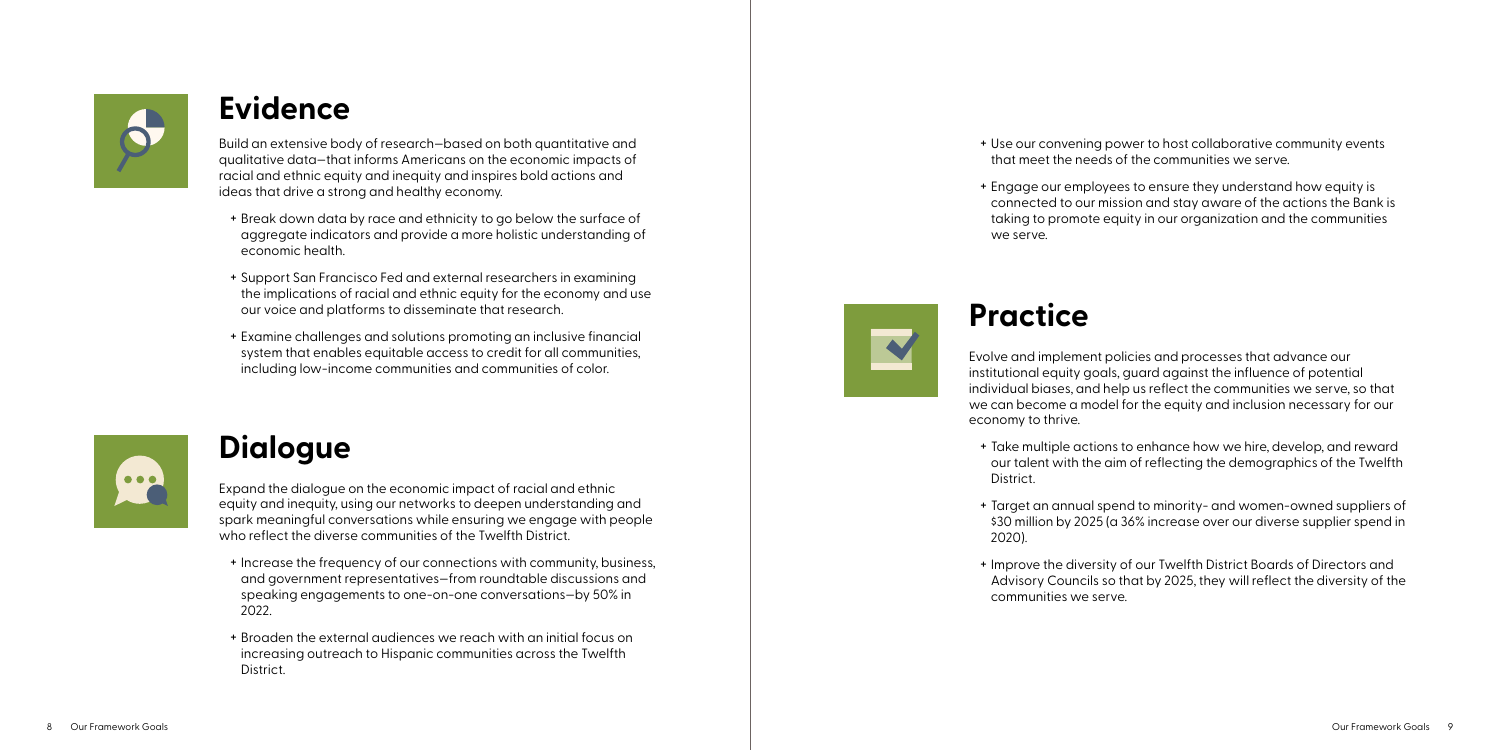"Over the long-term projection period, the share of white non-Hispanics in the labor force is expected to decrease. A decline in the number and share of White non-Hispanics is accompanied by faster growth of other racial and ethnic groups."

*– [Spotlight on Statistics, U.S. Bureau of Labor Statistics](https://www.bls.gov/spotlight/2016/a-look-at-the-future-of-the-us-labor-force-to-2060/home.htm#:~:text=The%20civilian%20noninstitutional%20population%20is,an%20increase%20of%2029%20million.)*



*– Sylvain Leduc Executive Vice President and Director of Economic Research*

# OUR PROGRESS: **EVIDENCE**

Research shows that inequities translate into real economic losses—stifling growth, capacity, and resilience by leaving millions of people on the sidelines, underutilizing skills, and missing opportunities for innovation. As a data-driven organization, the San Francisco Fed contributes to research on the economic impact of inequities while examining solutions and progress over time—work that is essential to meeting our congressionally mandated mission. These efforts are increasingly critical given the changing demographics of the labor force, the majority of which is expected to be people of color by 2050, according to the [U.S. Bureau of Labor Statistics.](https://www.bls.gov/spotlight/2016/a-look-at-the-future-of-the-us-labor-force-to-2060/home.htm#:~:text=The%20civilian%20noninstitutional%20population%20is,an%20increase%20of%2029%20million.)

### **Understanding the economic impact of inequities**

Publishing research that examines the root causes and consequences of racial economic disparities, as well as the economic gains from racial and ethnic equity, is a cornerstone of our Framework for Change. In April 2021, we published a working paper, "[The Economic Gains from Equity,](https://www.frbsf.org/economic-research/publications/working-papers/2021/11/)" that discussed our thought experiment to estimate the economic costs of persistent educational and labor market disparities by gender and race. In September, we presented [updated findings](https://www.brookings.edu/bpea-articles/the-economic-gains-from-equity/) using a revised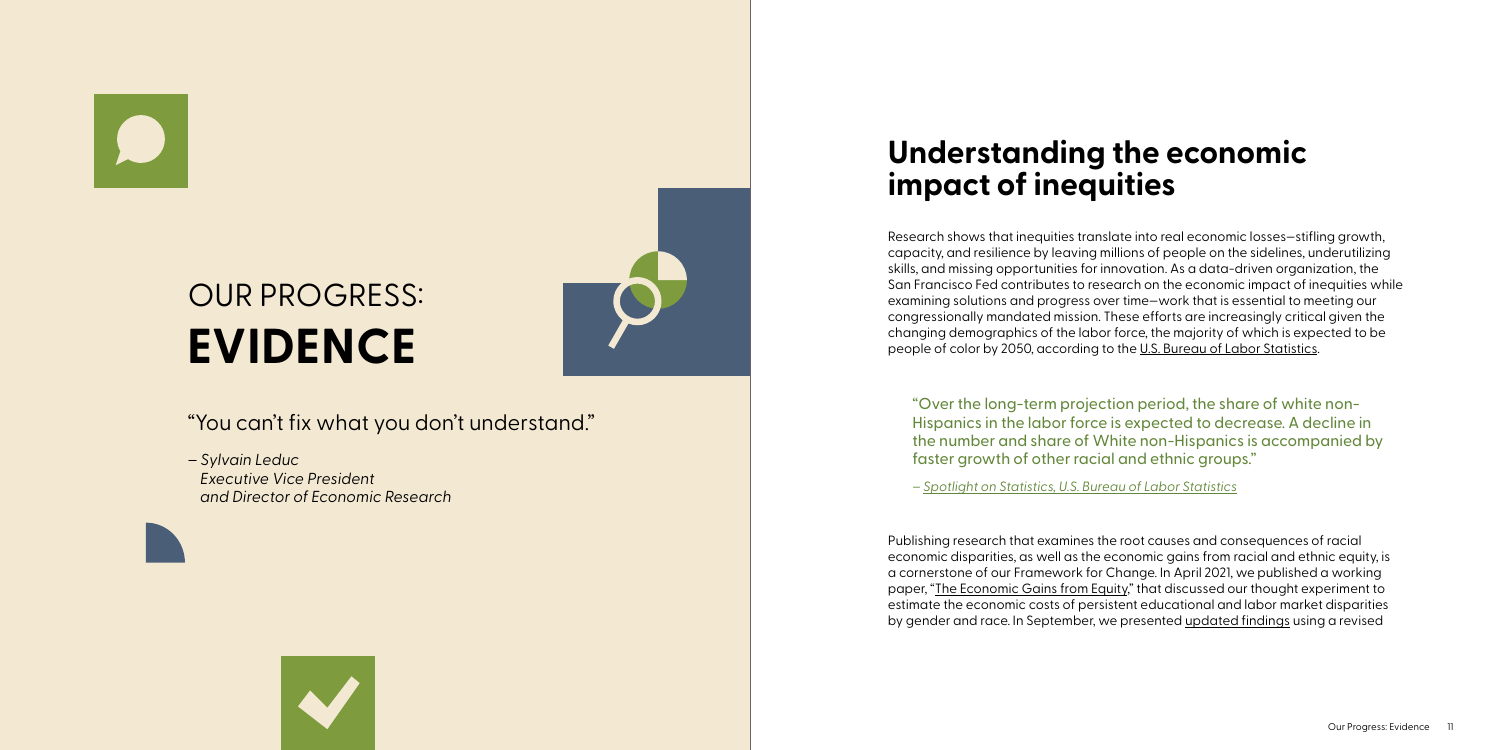

**\$2.6T** in lost economic output in 2019 alone

methodology to focus exclusively on racial and ethnic equity in the Brookings Papers on Economic Activity. The paper found:

- + Our economy missed out on a total of \$51 trillion over the past 30 years due to racial and ethnic disparities.
- + In 2019 alone, these inequities cost us \$2.6 trillion—the entire GDP of France.

This paper contributes to a growing body of research that demonstrates a more inclusive and equitable economy creates significant economic benefit for the entire nation. Ensuring that all people can fully participate in the economy will be crucial to faster economic growth and helping our country stay competitive globally.

"The opportunity to participate in the economy and to succeed based on ability and effort is at the foundation of our nation and our economy. Unfortunately, structural barriers have persistently disrupted this narrative for many Americans, leaving the talents of millions of people underutilized or on the sidelines. The result is lower prosperity, not just for those affected, but for everyone."

*– Shelby R. Buckman, Laura Y. Choi, Mary C. Daly, and Lily M. Seitelman,* 

 *"The Economic Gains from Equity"*

In addition to focused research on the impact of racial and ethnic equity, we have taken steps to incorporate equity considerations across a broader spectrum of our research in two ways:

+ **Disaggregating data by race and ethnicity** to provide a more comprehensive

+ **Addressing racial and ethnic equity implications in the analysis of the research**,

- understanding of the diverse communities we serve.
- even if we are unable to provide disaggregated data.

This analysis informs San Francisco Fed President Mary Daly's preparations for Federal Open Market Committee (FOMC) meetings, driven by the FOMC's approach to thinking about maximum employment as a broad and inclusive goal.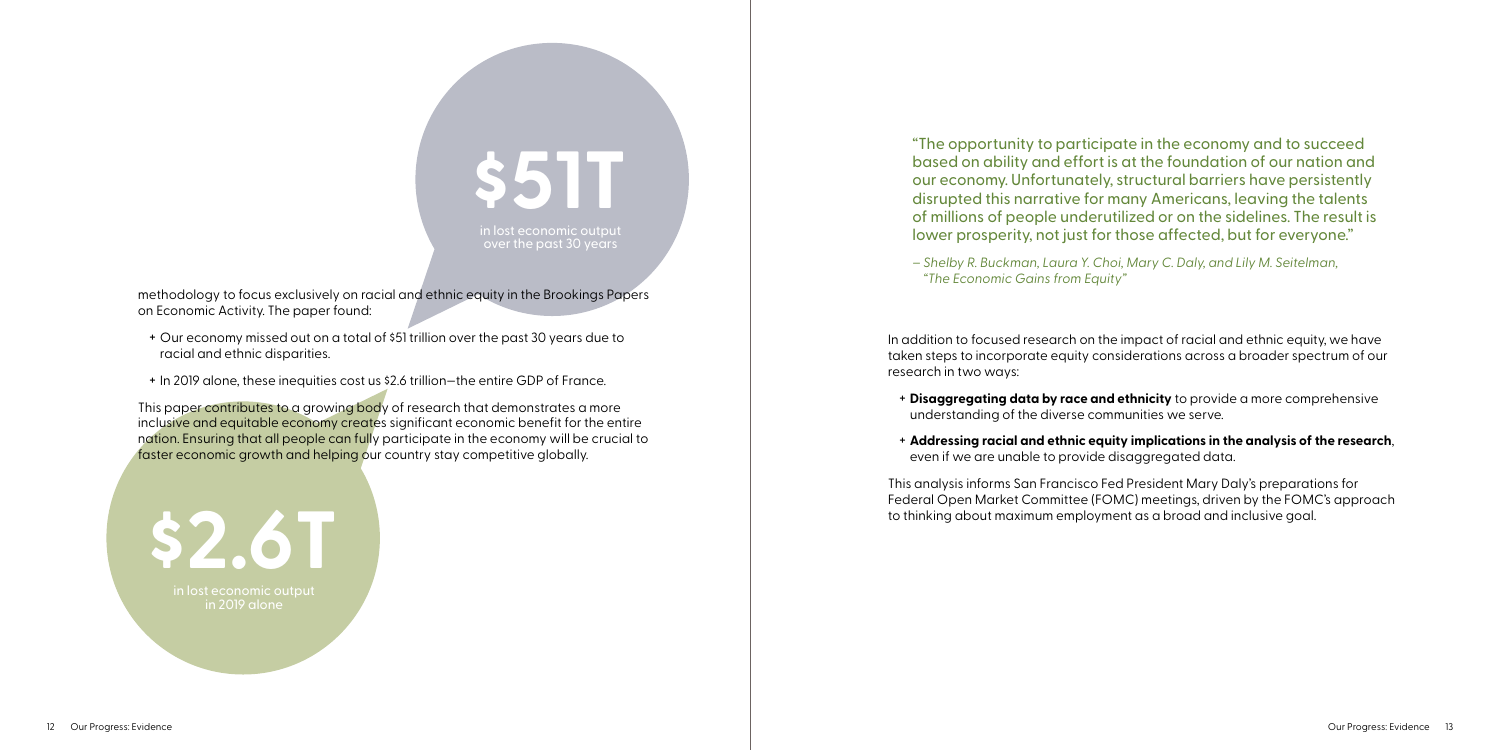

**37**

publications & events

+ Nicolas Petrosky-Nadeau, Olivia Lofton, and Lily Seitelman, *FRBSF Economic*  Letter (April 5, 2021), "[Parental Participation in a Pandemic Labor Market.](https://www.frbsf.org/economic-research/publications/economic-letter/2021/april/parental-participation-in-pandemic-labor-market/)"

In 2021, we produced nine working papers, economic letters, and presentations on topics related to racial and ethnic equity, including:

"Among the most severely affected were Black and Hispanic mothers. They dropped out of the labor force at nearly twice the rate of white mothers."

#### "Racial disparities in worker outcomes are often hidden by the headline numbers. When you study the labor market, it turns out that one size does not fit all."

+ A seminar presentation from Paul Goldsmith-Pinkham, *Yale University* (April 12, 2021), "The Great Equalizer: Medicare and the Geography of Consumer Financial Strain," discussed combined data on universal health insurance and geographic variations in debt collections, including data on racial shares by geographic location.

+ Simon Kwan, *FRBSF Economic Letter* (August 2, 2021), "[Minority Banks during the COVID-19](https://www.frbsf.org/economic-research/publications/economic-letter/2021/august/minority-banks-during-covid-19-pandemic/)  [Pandemic](https://www.frbsf.org/economic-research/publications/economic-letter/2021/august/minority-banks-during-covid-19-pandemic/)."

"Minority banks remain resilient despite lower profits and higher expected loan losses [compared to non-minority banks]."



## **Our progress**

### Economic research

#### + Evgeniya A. Duzhak, *FRBSF Economic Letter* (September 7, 2021), ["How Do Business](https://www.frbsf.org/economic-research/publications/economic-letter/2021/september/how-do-business-cycles-affect-worker-groups-differently/)  [Cycles Affect Worker Groups Differently?"](https://www.frbsf.org/economic-research/publications/economic-letter/2021/september/how-do-business-cycles-affect-worker-groups-differently/) (See [page 2](#page-11-0)2 to learn more about this research.)

As part of our commitment to better understand the U.S. economy's potential in support of our maximum employment mandate, in 2021 the San Francisco Fed launched an essay contest for graduate students, ["Unlocking Our Potential."](https://www.frbsf.org/our-district/about/sf-fed-blog/student-essay-contest-unlocking-our-potential/) We sought essays that address various aspects of gender, racial, and ethnic equities, their underlying causes, and their economic consequences. This spring, two essays will be selected for publication in our *[FRBSF Economic Letter](https://www.frbsf.org/economic-research/publications/economic-letter/)*; selected students will also be invited to spend the summer of 2022 as San Francisco Fed Economic Research scholars.

In 2021, we produced 37 research publications, presentations, and events on topics related to racial and ethnic equity, including:

+ ["Child Care in the Twelfth Federal Reserve District: Snapshots by State"](https://www.frbsf.org/community-development/data/child-care-in-the-twelfth-federal-reserve-district-snapshots-by-state/) (February 2021) provides data profiles of the child care market in each of the nine states that comprise the Twelfth Federal Reserve District, and highlights the role of child care in enabling parents to participate in the work force and reducing gender and

racial disparities in economic participation.

### Community development research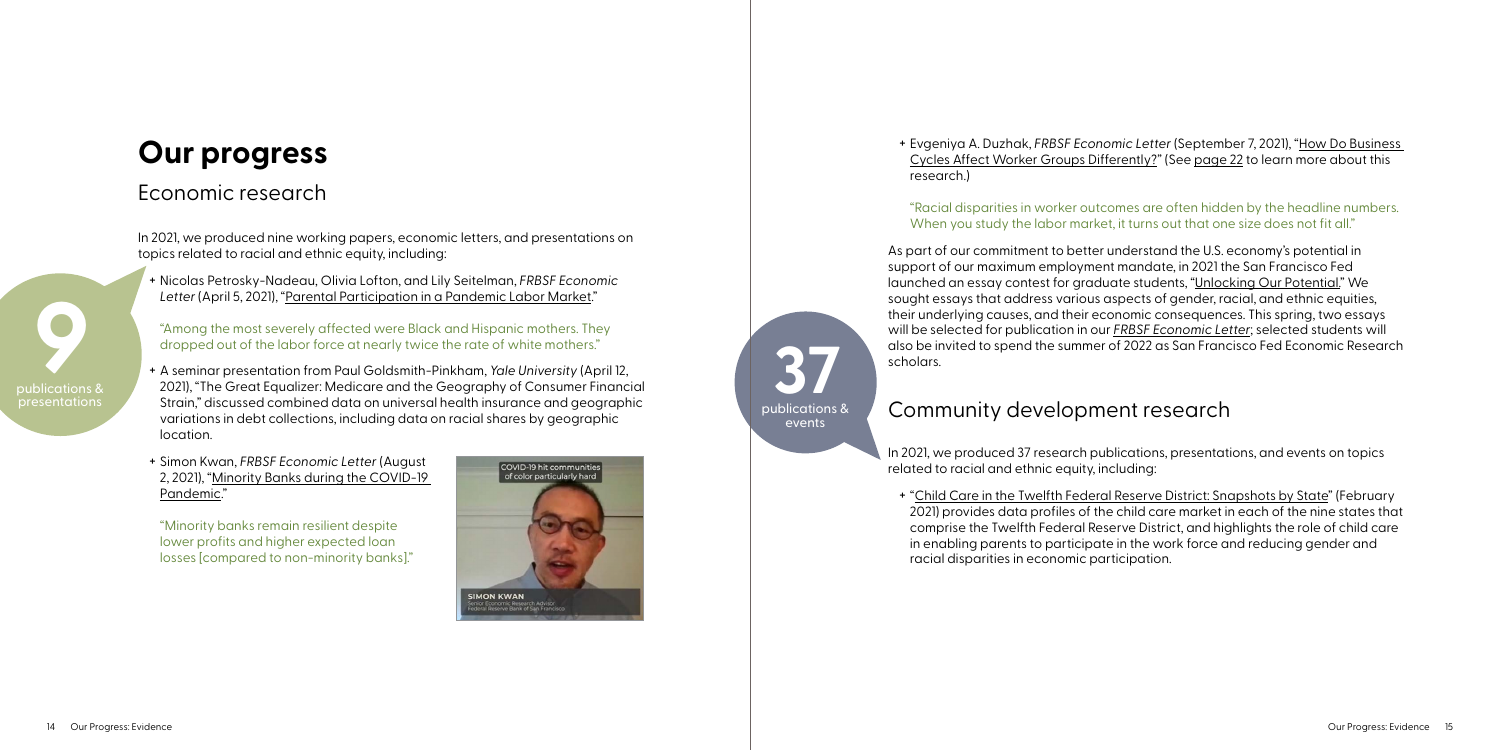+ *Community Development Innovation Review* (CDIR) Volume 15, Issue 2 (August 2021), ["Fintech, Racial Equity, and an Inclusive](https://www.frbsf.org/community-development/publications/community-development-investment-review/2021/august/fintech-racial-equity-inclusive-financial-system/)  [Financial System"](https://www.frbsf.org/community-development/publications/community-development-investment-review/2021/august/fintech-racial-equity-inclusive-financial-system/)

"Fintech leaders are well-positioned to enable greater access to the financial system and are also faced with the potential for deepening existing inequities. This issue provides a starting place to explore this tension."

+ "Envisioning a U.S. Economy that Works for Everyone," a virtual event held on September 3, 2021, highlighted the [Economic Gains from](https://fedcommunities.org/data/closethegaps/)  [Equity Labor Market Simulation Tool](https://fedcommunities.org/data/closethegaps/), which simulates the economic gains of reducing racial and gender gaps for each state. The event brought together thought leaders and practitioners to discuss the benefits

that accrue to all of us by closing racial and gender gaps in economic outcomes as well as strategies that can be implemented to help build an economy where everyone can thrive.

+ On October 14, 2021, the ["Equitable Access to Small Business Credit](https://www.frbsf.org/our-district/events/equitable-access-small-business-credit-oct-2021/)" event kicked off the San Francisco Fed's efforts to increase access to small business credit for underserved communities, including low-income communities and communities of color. The event brought together small business leaders, lenders, and researchers to discuss challenges and opportunities to expand access to small business credit and explore potential options for action.



#### + Elizabeth Mattiuzzi and Eileen Hodge, "[Climate-Related Risks Faced by Low](https://www.frbsf.org/community-development/publications/community-development-research-briefs/2021/december/climate-related-risks-faced-by-low-and-moderate-income-communities-and-communities-of-color-survey-results/)[and Moderate-Income Communities and Communities of Color: Survey Results"](https://www.frbsf.org/community-development/publications/community-development-research-briefs/2021/december/climate-related-risks-faced-by-low-and-moderate-income-communities-and-communities-of-color-survey-results/)



(December 9, 2021)

"Although respondents report that the lingering pandemic and longer-term issues of racial and economic inequality are the most pressing issues facing families and communities, climate risks are compounding these issues."

Our Community Development team fielded a survey targeting professionals in the western U.S. from a broad range of sectors whose work on community development-related issues impacts low-income communities and communities of color. Over 250 respondents shared their perceptions of how climate-related risks may be affecting the communities they serve and their organizations' work.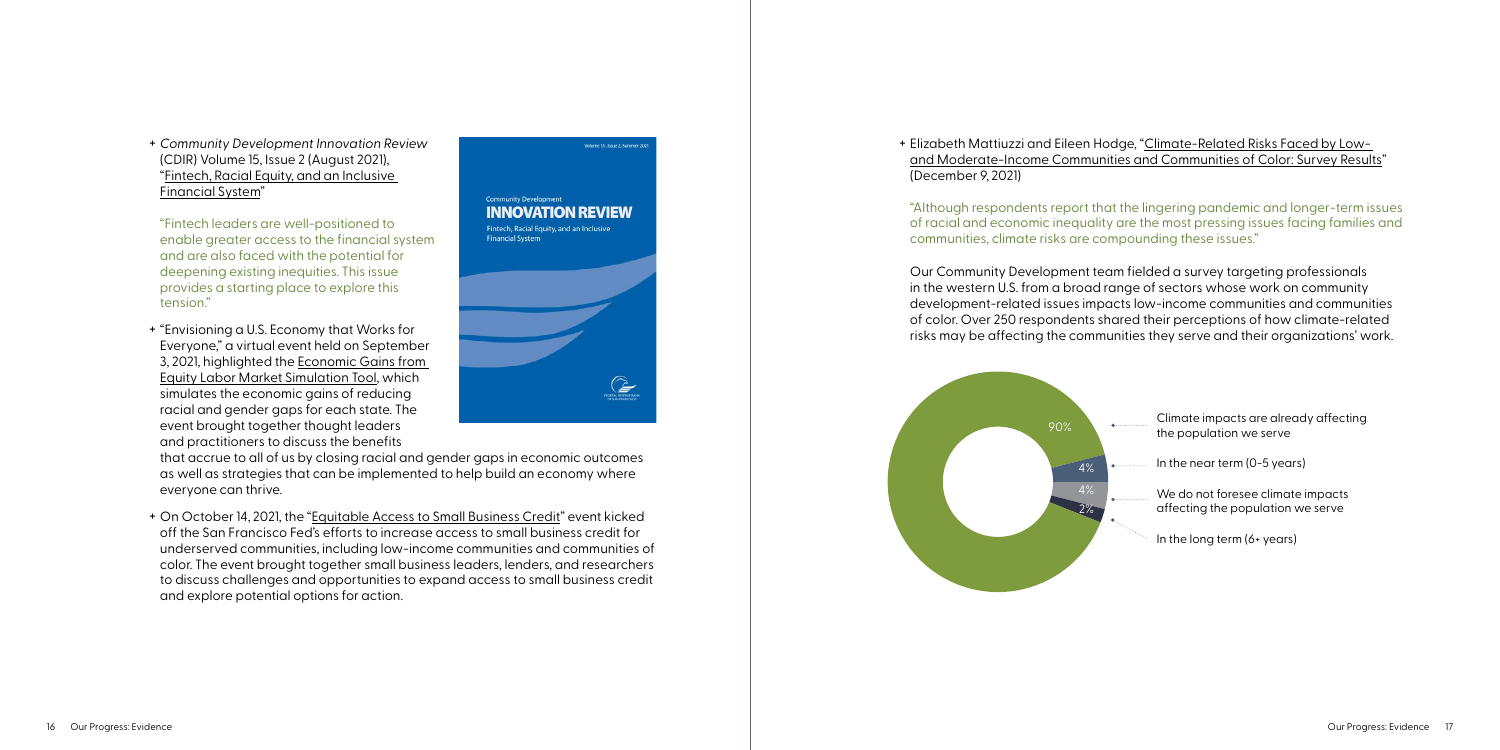

**5,236** engagements

1,300+ clicks

**12,514** unique views

In 2021, our research on topics related to the economic impact of racial and ethnic equity was showcased 315 times externally, including in the following publications:

+ [Inequality Cost U.S. Nearly \\$23 Trillion Since 1990; May Worsen,](https://www.bloomberg.com/news/articles/2021-09-09/inequality-cost-u-s-nearly-23-trillion-since-1990-may-worsen) Bloomberg, September 8

"'This is a simple exercise, in many ways, to demonstrate an important point, which is that the gains to GDP are for everyone and closing the gaps isn't a zero-sum game,' Daly told reporters on a call."

+ [Fed's Daly says equity is path to faster U.S. growth](https://www.reuters.com/business/finance/feds-daly-says-equity-is-path-faster-us-growth-2021-09-29/), Reuters, September 29

We also shared our research through our digital channels, resulting in: + **5,236** engagements over **111** published

"'We can take for granted that the outcomes we see today are inevitable, and watch as the pandemic makes existing gaps deeper and our prospects for future growth even slower,' Daly wrote. 'Or,' she said, 'we can see them as a sign that resources aren't being used to their fullest and that people with great potential are being kept each day from realizing it.'"

+ [Racism costs Americans trillions. Biden and the Fed say they're](https://www.washingtonpost.com/politics/2021/11/13/black-inequality-mary-daly-study-federal-reserve/)  [working to change that.,](https://www.washingtonpost.com/politics/2021/11/13/black-inequality-mary-daly-study-federal-reserve/) Washington Post, November 23

"Overcoming issues that hinder robust, broad-based economic growth, Daly said, requires changing a mind-set that now too often blames disadvantaged individuals instead of society taking ownership for correcting its deficiencies.

'The gaps we tolerate are costing us trillions of dollars,' she added, 'which is the economic pie for everyone.'"









Racial inequities cost us nearly \$2.6 trillion in economic output in 2019.

These inequities leave millions of people on the sidelines and limit our global competitiveness.

This isn't a zero-sum game. Increasing our output leaves a bigger economic pie for everyone.

10:00 AM · Sep 8, 2021 · Twitter Web App

#### Sharing our research

- San Francisco Fed social media posts featuring content related to the economic impact of inequities
- + **1,300+** clicks to website links shared on the Bank's social media posts
- + **12,514** unique views on equity-related website pages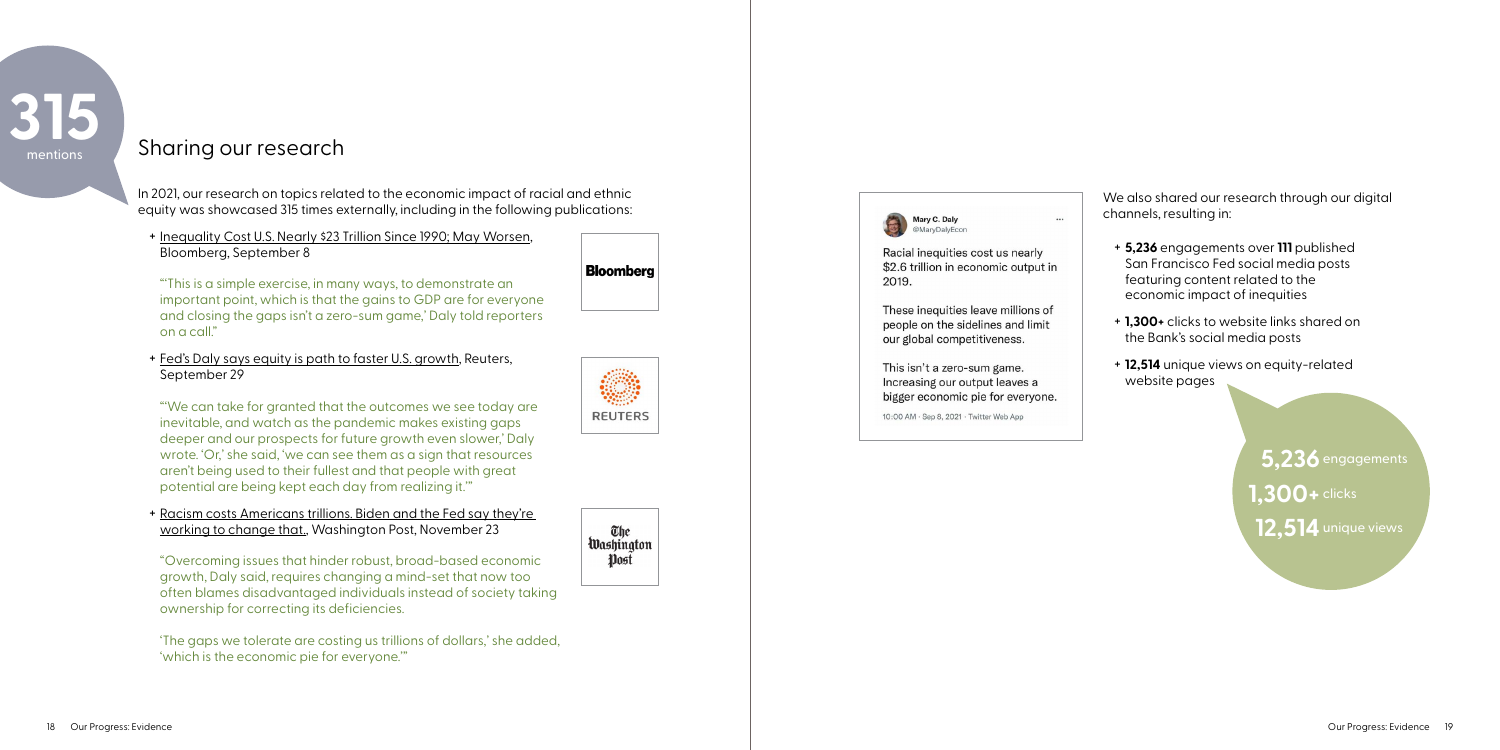### **Our work ahead**

Given the challenges of the pandemic and the San Francisco Fed's remote working posture, we did not host any new visiting scholars in 2021. In 2022—the pandemic permitting—we will aim to **invite scholars focused on the economic impacts of racial and ethnic disparities to the Bank** so we can learn new and diverse perspectives on these issues. We will also focus on bringing in external voices and experts from different fields for **interdisciplinary discussions on racial and ethnic equity** and the impact of racial and ethnic disparities on the economic health of communities across the Twelfth District.

The Community Development team will also continue to **build capacity to conduct community-based participatory research** (CBPR), which seeks to bring community input and engagement into research. CBPR aims to combine academic research expertise with community expertise to help minimize the limitations that researchers face when designing, implementing, and interpreting research on issues outside their lived experience. By helping to lead a Community Development learning community on this topic across the Federal Reserve System and exploring potential topics to apply CBPR approaches at the San Francisco Fed, we seek to root more research in the experiences of the communities we serve, which will help improve research quality and build community capacity.

Finally, the San Francisco Fed will continue the work we began this year on **access to credit and financial inclusion** by holding additional convenings in 2022 to engage diverse stakeholders on specific ways to move ideas to action. (See the feature, "Increasing Equitable Access to Small Business Credit," on [page 3](#page-15-0)0 for more information.)

Through all of these efforts in the next year and beyond, we will advance our Framework for Change goals of continuing to expand our library of equity research and disaggregating data by race and ethnicity to deepen our understanding of the U.S. economy.

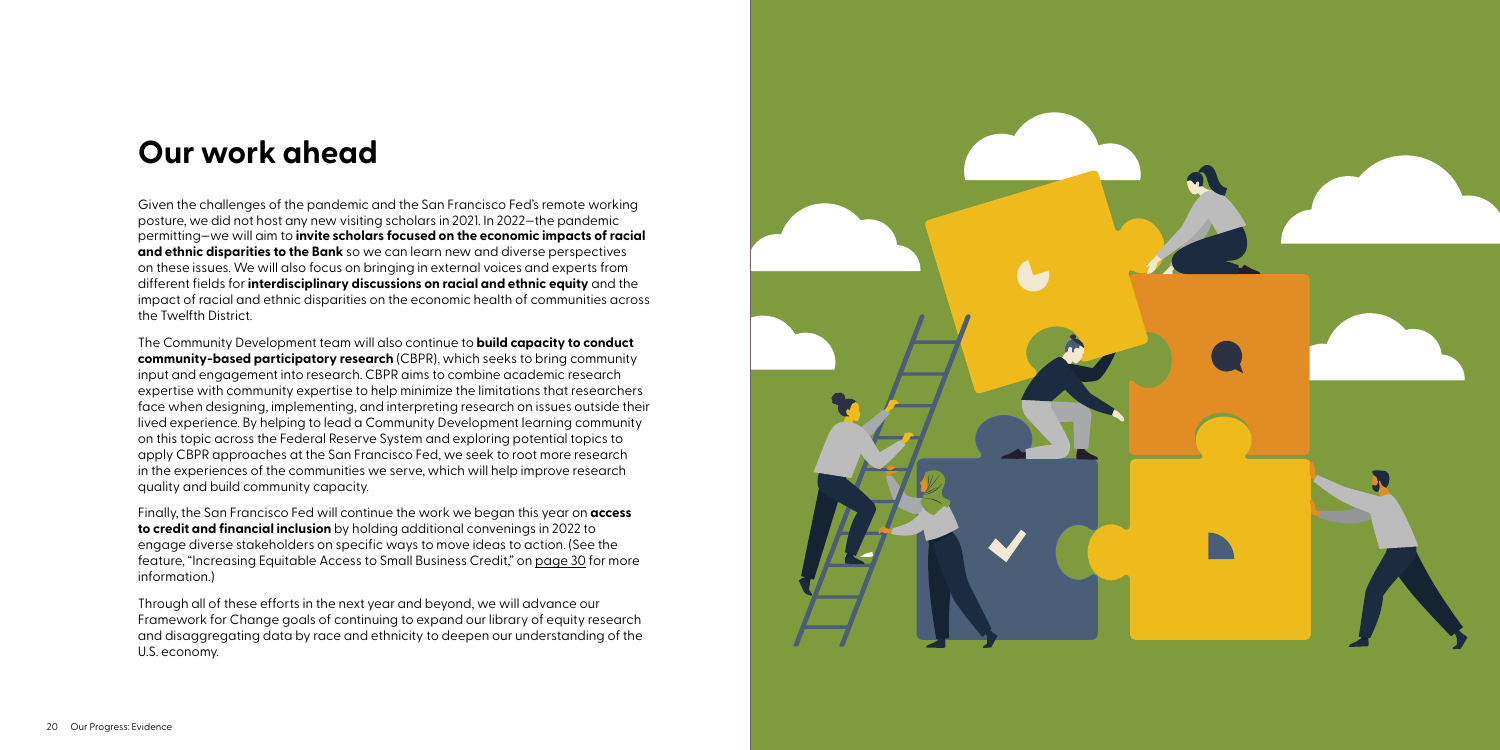

### <span id="page-11-0"></span>**[EVIDENCE IN ACTION] Why does unemployment vary by race or ethnicity and gender?**

In early 2021, as Evgeniya (Genya) Duzhak considered research topics to tackle in her new role as a regional policy economist, she asked herself, "What is one thing that everybody can relate to when it comes to the economy?" Her answer was employment and unemployment—whether people have jobs and can work to put food on the table—and the diverse experiences that people have in the labor market at any given time.

"Even if you think our economy is growing and unemployment rates are small, once you look at different groups of people, you realize that not everybody is in the same boat," said Genya.

Genya's *Economic Letter,* ["How Do Business Cycles Affect Worker Groups Differently?](https://www.frbsf.org/economic-research/publications/economic-letter/2021/september/how-do-business-cycles-affect-worker-groups-differently/)" was published in September 2021. She explores how unemployment varies across groups according to race or ethnicity and gender, and has different sensitivities to the business cycle.

Genya's research, looking at jobless rates by demographic groups, shows that Black and Hispanic workers—particularly men—are the most sensitive to periods of economic growth and decline.

She also found that education and type of occupation matter. Workers with lower levels of education, especially Black and Hispanic workers, and occupations that rely on manual labor and employ a higher proportion of men, experience more job instability.

Explaining the gaps between who can or cannot find jobs at different stages of the economic cycle can help us know more about how to improve the labor

#### **BREAKDOWN OF UNEMPLOYMENT RATE BY RACE AND ETHNICITY**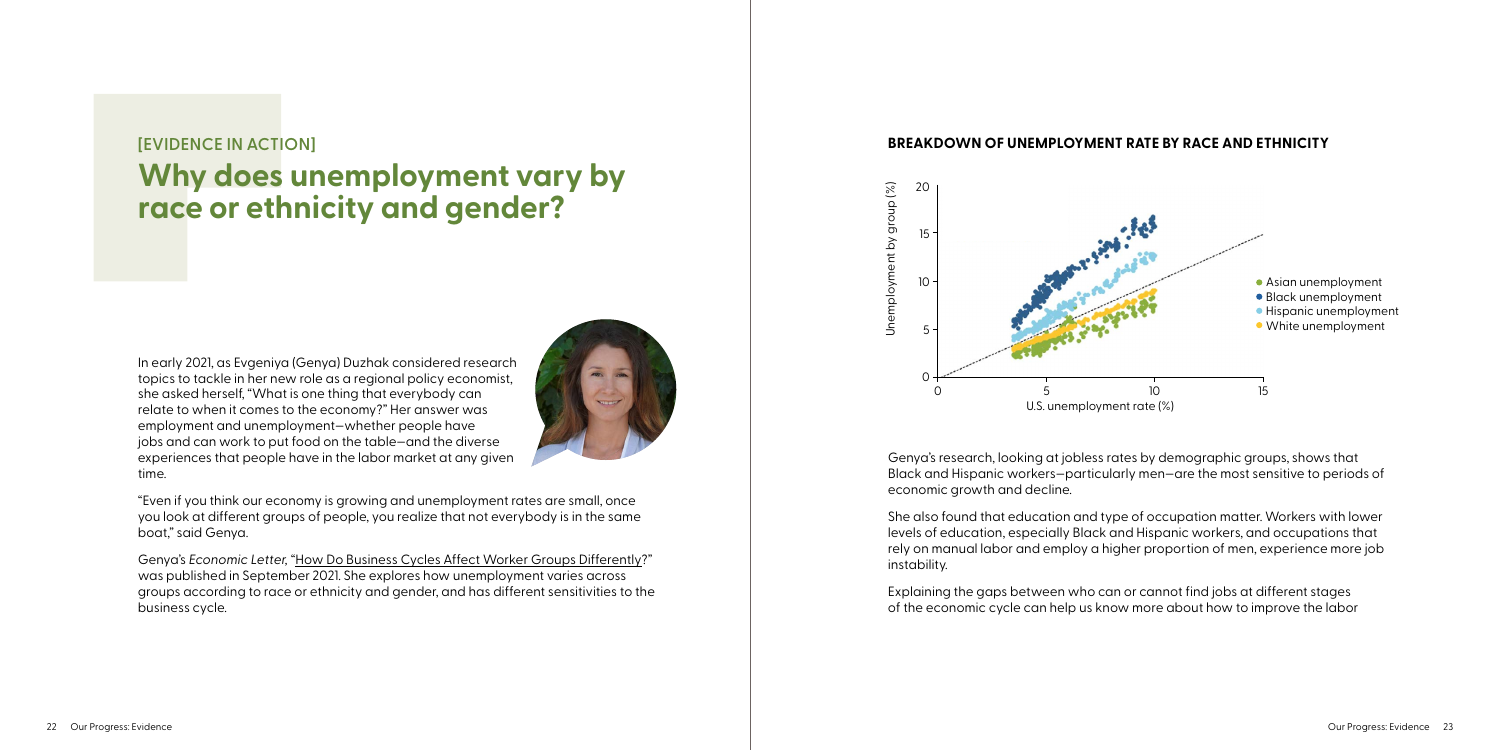"We want to continue to develop relationships that will strengthen over time. This will help us better understand the challenges and the opportunities in the communities we serve, and it will help us share research and resources that may be helpful to our communities."

*– Darlene Wilczynski Regional Executive, Seattle*

# OUR PROGRESS: **DIALOGUE**

market outcomes for those workers who will likely be more affected by economic fluctuations.

"What we've learned is that one size does not fit all," said Genya. "And while the majority might be doing well, we also want to make sure that other groups are reaching their potential, so everyone reaches maximum employment."



And why does that matter to Genya, as a San Francisco Fed employee?

"The SF Fed is here to serve people and make sure that everyone is, in simple terms, getting as much out of life as we can. Coming from a different culture, I've seen different types of people, different ways of life. You need to learn people's stories and understand these differences. Then, you can fine-tune your policy, your tools, and reach more people than you could have otherwise."

Learn more by reading the *[Economic Letter](https://www.frbsf.org/economic-research/publications/economic-letter/2021/september/how-do-business-cycles-affect-worker-groups-differently/)* or watching the [video summary](https://vimeo.com/613922384).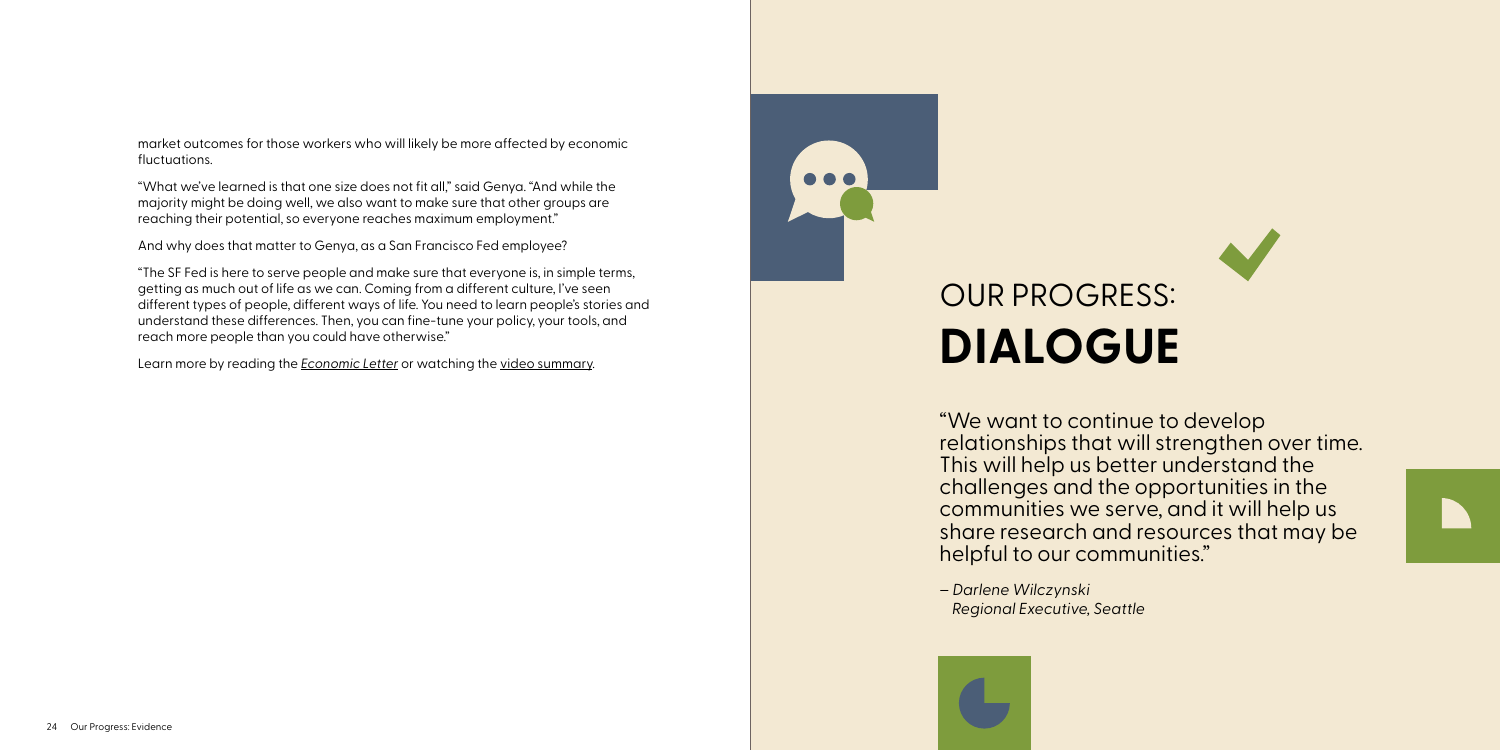Our Framework for Change recognizes that engaging in open conversation with our communities is critical to understanding the economic impact of racial and ethnic inequities and identifying solutions that address their root causes. The San Francisco Fed is focused on developing relationships that will help us better understand the challenges and opportunities in the communities we serve. In turn, this will also help us share research and resources that may be helpful to our communities.

To ensure the Bank has the necessary people and tools to maintain a robust dialogue with the communities we serve and with our own employees, in 2021 we took the following actions to build a foundation that will enable us to deepen our knowledge and spark meaningful conversations:



- + **Adapted the role of our five Regional Executives** to be fully dedicated to community engagement and recruitment for San Francisco Fed Boards and Advisory Councils in their respective regions within the Twelfth District. Two new Regional Executives were hired in Portland and Los Angeles.
- + **Launched a new relationship management database** to begin tracking our engagement and community events, key stakeholders, and topics discussed, with the goal of using these metrics to ensure we are reaching diverse audiences across our District.
- + **Created new roles to expand the Bank's engagement** with diverse audiences, including local, state, and federal government officials and Native American, Alaska Native, and Native Hawaiian communities.

### **Creating a foundation for meaningful conversations**

+ **Shared Bankwide messages to educate our employees** about the Framework for Change and how it supports our mission, including a communication from the San Francisco Fed Inclusion Alliance about individual actions every employee can take to advance racial and ethnic

equity at the Bank.

| JN | <b>JUL</b>                                                                                                    | <b>AUG</b> | <b>SEP</b> | <b>OCT</b>                                                                                                                   | <b>NOV</b> | <b>DEC</b> |  |
|----|---------------------------------------------------------------------------------------------------------------|------------|------------|------------------------------------------------------------------------------------------------------------------------------|------------|------------|--|
|    | I aunched new<br>relationship<br>management<br>database<br>Hired new VP of<br>Government &<br>Civic Relations |            |            | Hired new<br>Regional Executive<br>for Los Angeles                                                                           |            |            |  |
|    |                                                                                                               |            |            | Created position<br>to focus on<br>engaging with<br>Native American.<br>Alaska Native, and<br>Native Hawaiian<br>communities |            |            |  |

### Building our capacity in 2021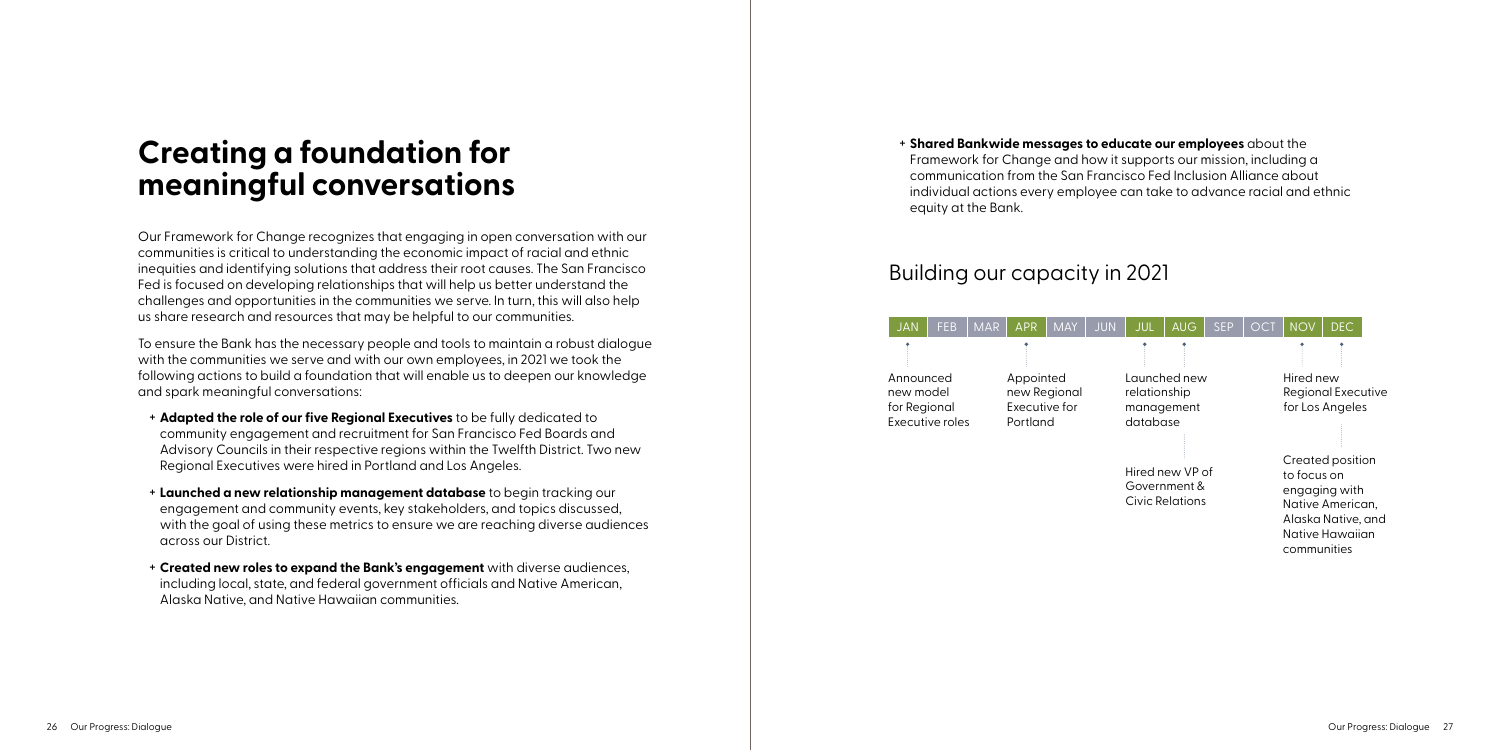

- **706** engagements with leaders
	- **82** meetings with elected officials
		- **6** internal events
	- **36** intranet stories
		- **1** new Employee Resource Group
- **59%** of employees pating in Em Resource Groups

### **Our progress**

In 2021, we made progress towards our goals through the following:

#### **In the community**

- + **138** conferences and roundtables with community and business leaders
- + **706** direct engagements with business and community leaders
- + **82** meetings with local, state, and federal elected officials and their offices

#### **At the San Francisco Fed**

- + **6** internal events or event series on topics related to racial and ethnic equity and its impact on the U.S. economy, including **2** events with San Francisco Fed board members that each attracted more than **200** attendees
- + **36** stories related to racial and ethnic equity published on the Bank's employee intranet, generating **8,326** unique views
- + **1** new Employee Resource Group—the Middle Eastern-North African Network established
- + **59%** of employees participating in at least one Employee Resource Group

+ **Deepening our relationships with our Board of Director and Advisory Council members** to help us strengthen our connections with local communities.

"No matter who we are or what field we're in, we must all join this journey to be as equitable and as inclusive as our country is diverse… We wouldn't be doing our job if we ignored what inequity is doing to our economy."

*– Becky Potts, Regional Executive, Salt Lake City, One Utah Business Diversity Summit, November 4, 2021*

## **Our work ahead**

In 2022, our goal is to increase the frequency of our connections with community stakeholders by 50% and continue to host events that meet the needs of the communities we serve.

To meet these targets, we will focus on these areas:

+ Continuing to **invest in our capacity and improve our systems**, including our

+ Being more deliberate and intentional about **building relationships in the communities with which we've historically had fewer engagements**, including

- relationship management database.
- communities of color across the Twelfth District.
- 

We will also keep our employees informed about and engaged with our Framework for Change to help them understand its connection to their everyday work and our mandate as a Federal Reserve Bank. As part of these efforts, in 2022 the Inclusion Alliance will hold listening sessions with employees to identify gaps in understanding and gather input on ways to advance the Framework inside the Bank.

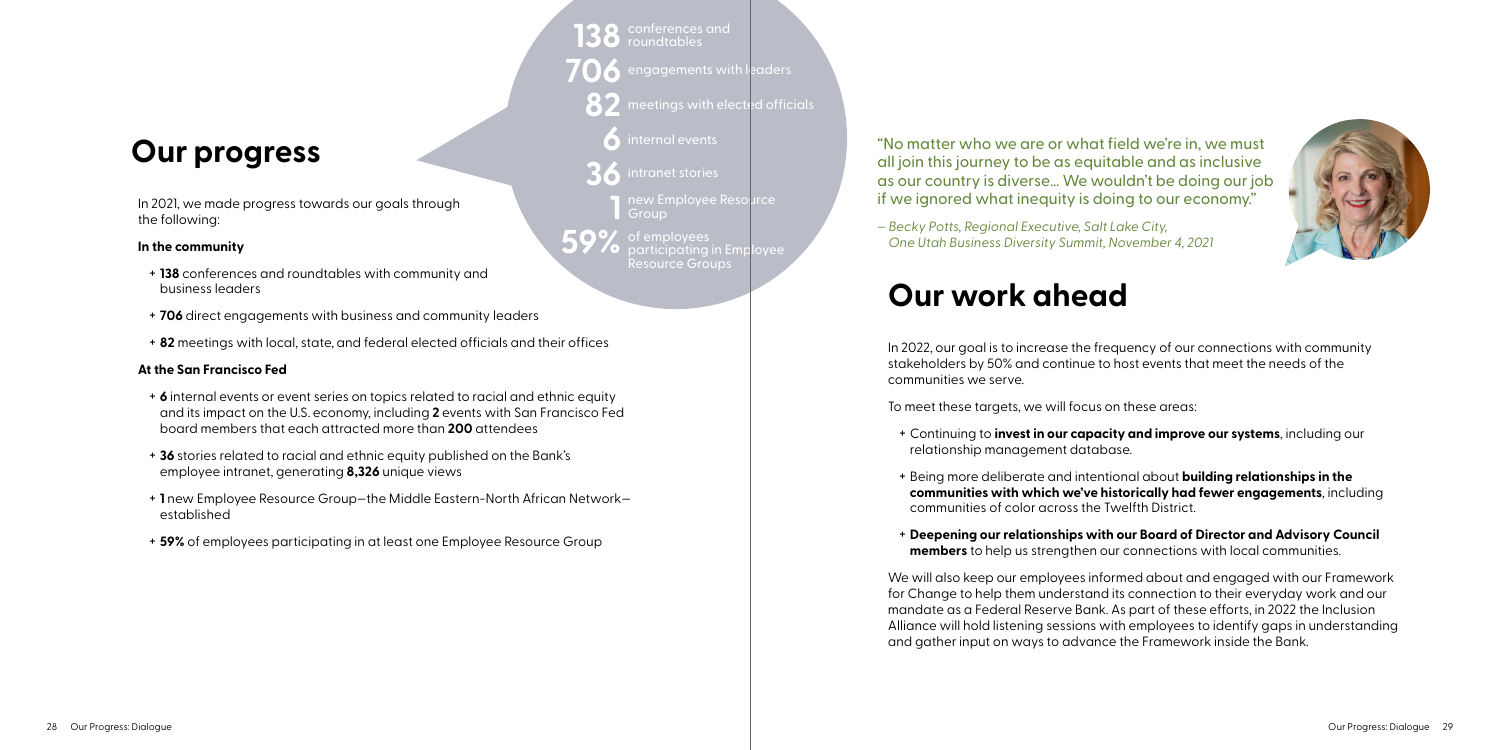



### <span id="page-15-0"></span>**[DIALOGUE IN ACTION] Increasing equitable access to small business credit**

On October 14, 2021, the San Francisco Fed [hosted an event](https://www.frbsf.org/our-district/events/equitable-access-small-business-credit-oct-2021/) to kick off an ongoing effort to increase access to small business credit for underserved communities, including low-income communities and communities of color. As President Mary Daly said: "Small businesses are the fabric of our communities. They make healthy, resilient communities. And having everybody be able to participate in that is important for the individuals, but also important for our broader economy."

Through dialogue with small business leaders, lenders, and researchers, we seek to understand the root causes of inequitable access to credit and identify possible solutions towards a more inclusive financial system. More than 1,000 people from every state in the Twelfth District, along with participants from Guam and the Northern Mariana Islands, registered for our October event, with 352 joining us live.

Discussion sessions included panels with small business borrowers and small business lenders who shared their experiences and advice on getting credit to underserved communities; a research session to understand what the data says about equitable access to small business credit; and a keynote presentation from Sheila Bair, former chair of the Federal Deposit Insurance Corporation.

*Host of NPR's Marketplace Kai Ryssdal moderates a panel focused on the perspective of small business borrowers. Speakers included Silvia Castro, Suazo Business Center; Chris James, National Center for American Indian Enterprise Development; Bulbul Gupta, Pacific Community Ventures; and Cecil Plummer, Western Regional Minority Supplier Development Council.*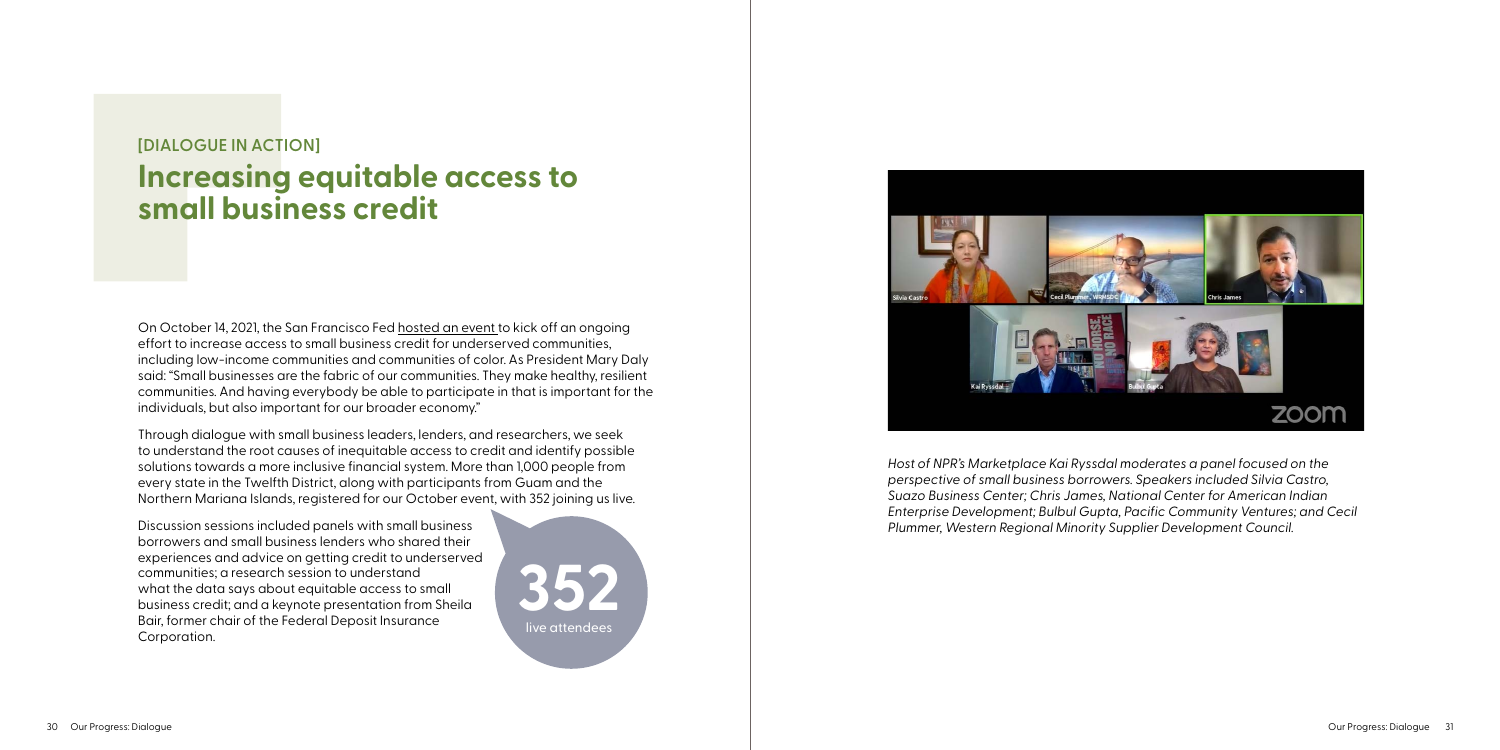"What we can do better through policy is making sure we incentivize banks to report and track their interactions with small businesses from underrepresented communities. We also should look at alternative underwriting criteria."

*– Cecil Plummer, President, Western Regional Minority Supplier Development Council* 

"We need regulators to listen to what's being said for the communities and be willing to enact good, strong, smart regulations so that we can get more capital on the ground to the people that need it most and by the people that have a history of delivering that."

*– Pearl Wicks, EVP and COO, HOPE Enterprise Corp*

"We need to make sure that the ideas we brainstorm today—we actually try to put these ideas in place…Our hope is not only that this conference is a great source of new ideas and sharing of information, but that it also leads to the ideas being put into action. And for that to happen, regulators need to have an open mind."

*– Sheila Bair, former chair, Federal Deposit Insurance Corporation*

The event surfaced several themes that have high potential to expand access to small business credit, such as the use of alternative data to assess small business risk and solutions based on the experiences of community development financial institutions, minority depository institutions, and non-bank fintechs that reach underserved borrowers. In the coming year, we will continue to convene and engage diverse stakeholders to learn how we can move ideas to action.



#### Here are some of the perspectives we gathered: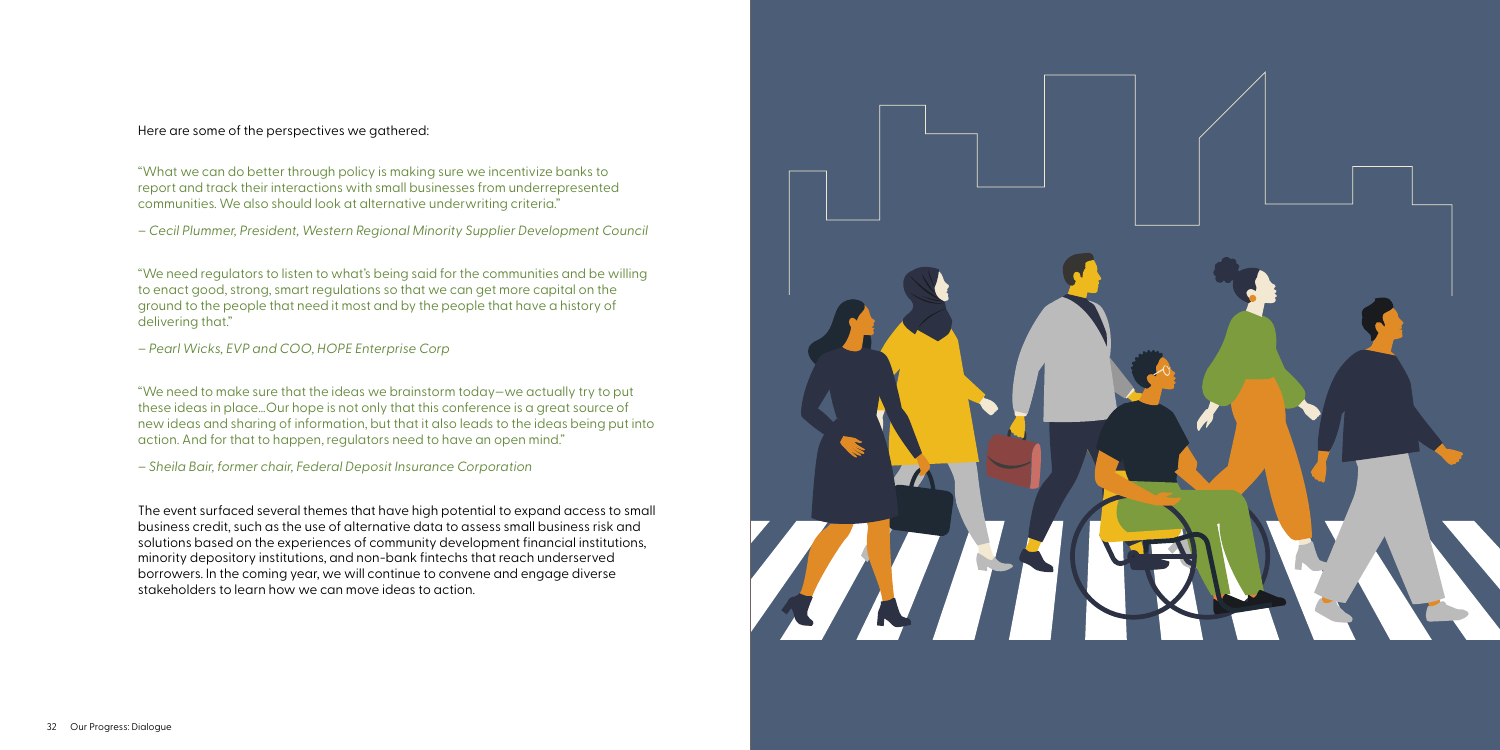"We're working to ensure that every employee who wants to grow and advance in their career has the opportunity and the resources to do so. These efforts will promote a more diverse, equitable, and inclusive experience that lifts all employees."

*– Rita Aguilar Senior Vice President of People + Culture*





# OUR PROGRESS: **PRACTICE**

As public servants, San Francisco Fed employees make decisions every day that have an impact on how we serve the community. To meet our mission and create unreserved opportunity for all Americans, we recognize the importance of advancing racial and ethnic equity within our own organization, so we can reflect the people we serve while enabling all of our employees to reach their full potential.

In the first year of the Framework for Change, we focused on developing a strategic plan to evaluate and evolve our internal processes and policies to increase equity and help guard against the potential influence of bias. We took meaningful steps to begin implementing this plan, including:

We also set clear targets for increasing [supplier diversity](https://medium.com/sffed/supplier-diversity-confronting-inequity-for-greater-shared-prosperity-849af7e72455) and [board diversity](https://medium.com/sffed/moving-the-needle-on-board-diversity-82e1df0e705) as part of our Framework for Change, and shared these goals publicly through Medium.com articles authored by San Francisco Fed leaders.

+ **Engaging with managers, Employee Resource Groups, and employees** to gather feedback on proposed plans to enhance how we hire, develop, and reward our talent with the aim of reflecting the demographics of the Twelfth District.

+ **Evolving our job posting guidelines**, increasing transparency into career opportunities by making managerial and executive opportunities open to

- 
- applicants Bankwide.
- 

#### + **Building new partnerships with professional organizations and nonprofits**

serving diverse populations to share job opportunities at the San Francisco Fed and to create opportunities for thought partnership, networking, professional development, and deeper engagement with prospective candidates.

## **Developing a roadmap for internal change**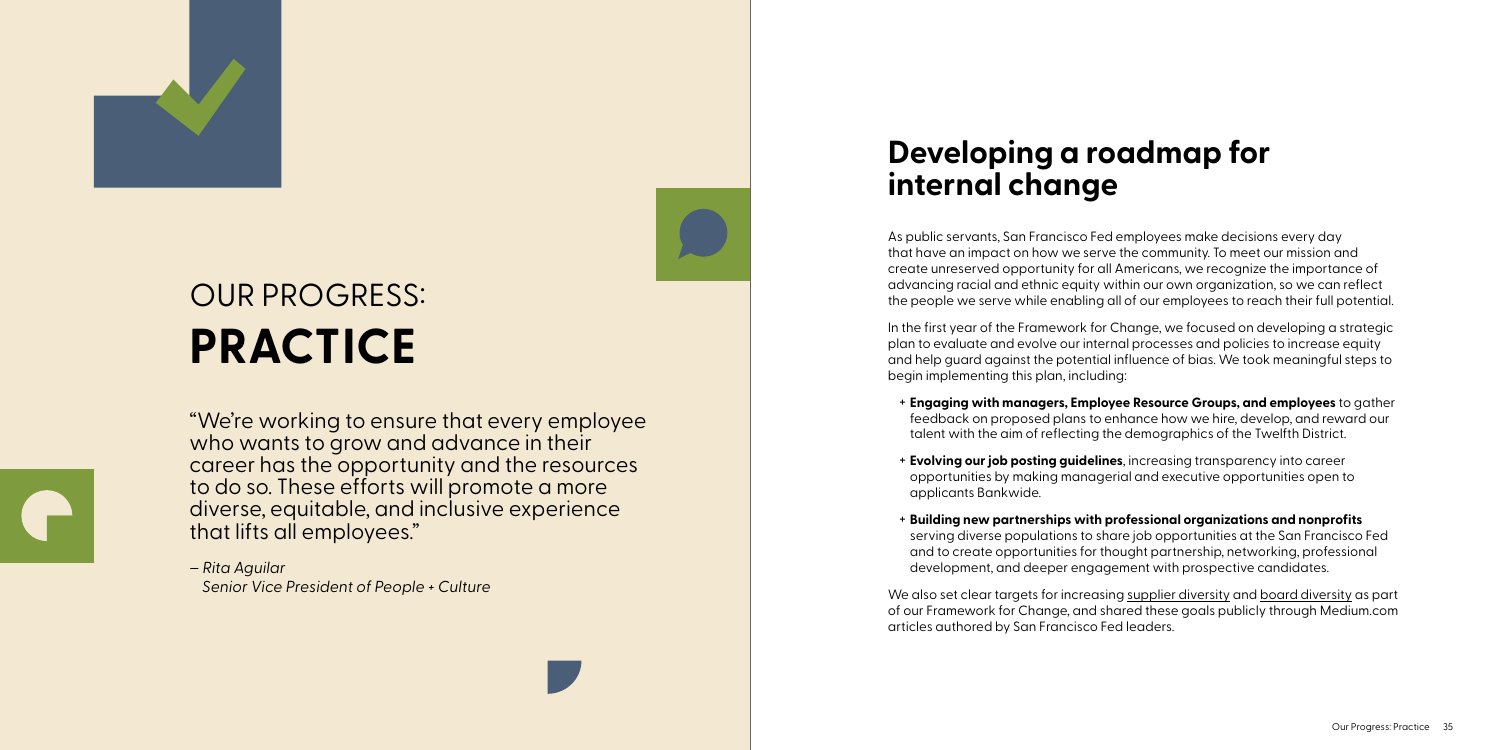**12TH DISTRICT EMPLOYEES COMPARED TO 12TH DISTRICT COMMUNITIES\***

### **Our progress**



Our goal is to evolve and implement policies and processes that will help the San Francisco Fed—from our employees to our board of directors reflect the communities we serve.

*\*Demographics of 12th District communities are based on 2020 US Census data.*

#### **12TH DISTRICT OFFICERS COMPARED TO 12TH DISTRICT COMMUNITIES\***

#### **12TH DISTRICT BANK AND BRANCH DIRECTORS COMPARED TO 12TH DISTRICT COMMUNITIES\***

*\*Demographics of 12th District communities are based on 2020 US Census data.*

12th District Communities Directors as of 1/1/21 Bank and Branch



Bank and Branch Directors as of 1/1/22

as of 12/31/21

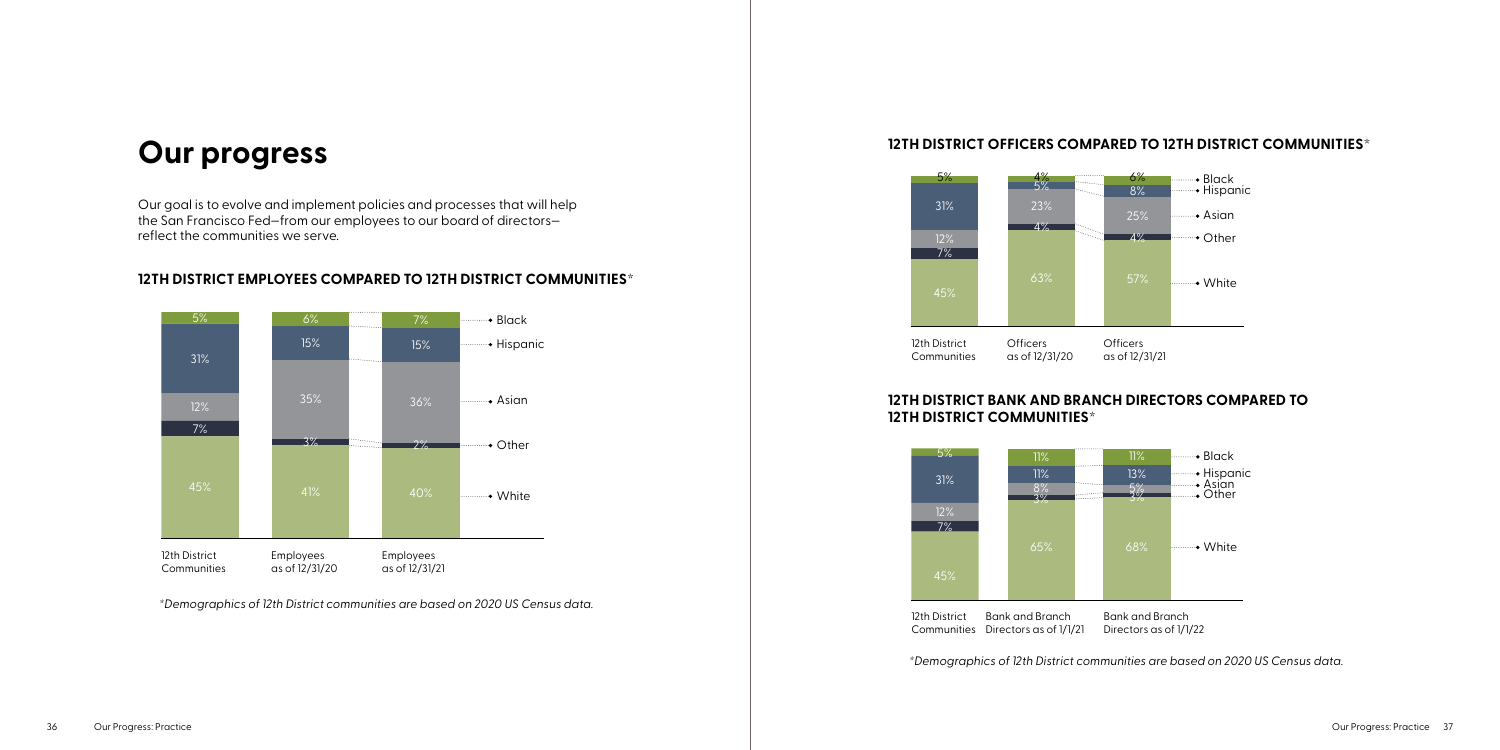Increasing supplier diversity is also an important part of our Framework for Change. In 2021, the Bank's spending on minority and women-owned businesses increased by \$6.5 million.

Some of the supplier diversity practices that helped contribute to our progress include:

+ **Updating internal processes** to make the Supplier Diversity and Business Partners team the initial point of contact on procurement for groups across the Bank.

This alignment supports collaboration on strategic procurement initiatives, enhanced integration of supplier diversity into the sourcing workflow, and setting of annual targets.

In addition to continuing our efforts to meet the goals we've set for supplier diversity and board diversity, we will advance our work to hire, develop, and reward our talent in 2022 by:

- + **Expanding the review of all competitive requisitions valued at \$35,000 or above** for diverse supplier participation, resulting in a 97% increase in diverse supplier referrals for 2021.
- + **Pivoting to virtual networking and engagement**, with the Bank participating in 60 vendor events, meeting with over 100 suppliers, and attending virtual summits and workshops hosted by national and regional business development and leadership councils who support small and diverse businesses.





## **Our work ahead**

+ **Launching a comprehensive leadership development initiative** to support all people managers as they aim to lead inclusively and empower diverse teams. The initiative will include a learning program for participants, access to a resource hub with management tools and guidance, and a feedback tool to provide managers with holistic feedback and support them with setting goals for further

- development.
- 

+ **Deepening our organizational partnerships** to help source and engage with diverse talent. In 2022, the Bank will expand its portfolio of partnerships to reach a broader audience from diverse populations and fields within the Twelfth District.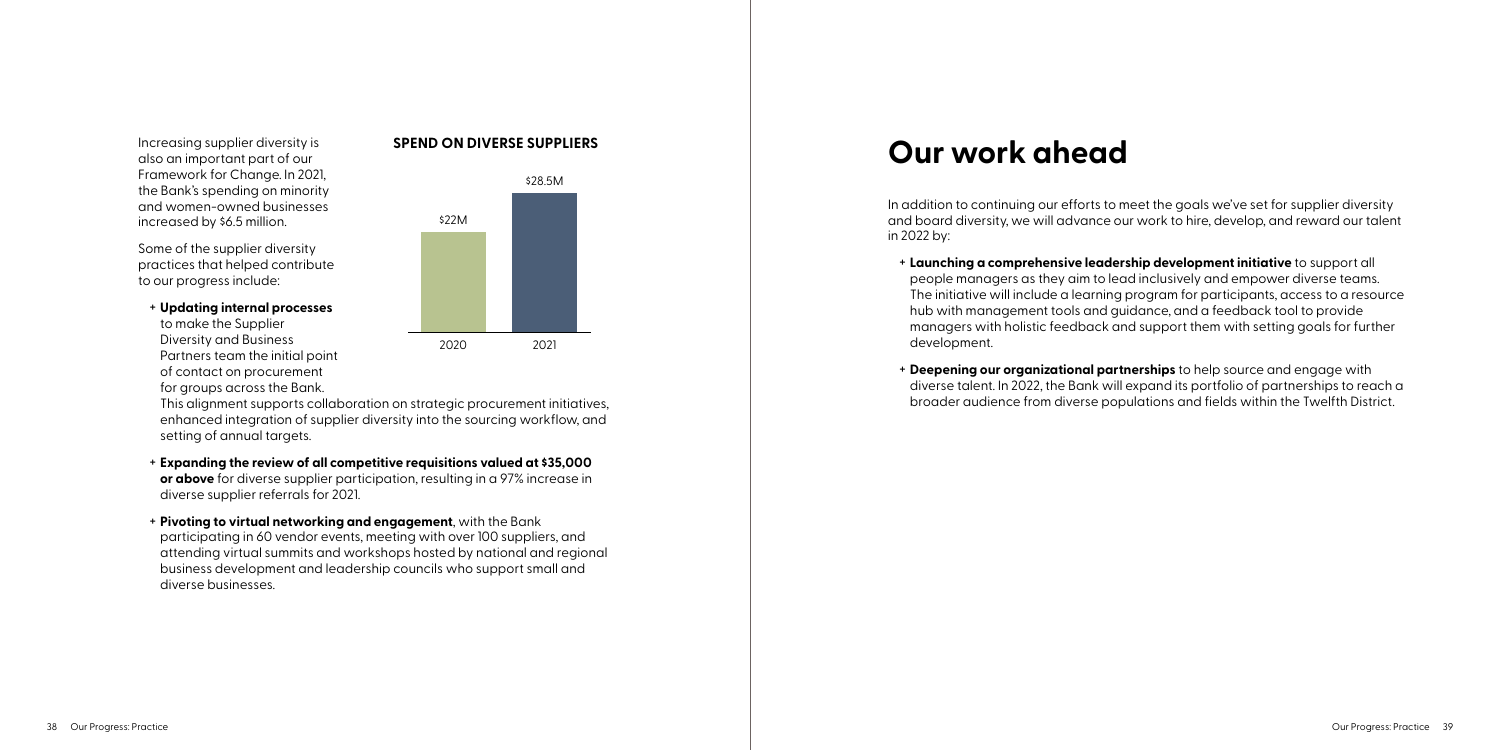### **[PRACTICE IN ACTION] When diverse suppliers thrive, everyone benefits**

Lynn Reddrick, Assistant Vice President, Supplier Diversity + Business Partners, has spent the last 20 years in the field of supplier diversity, proactively encouraging organizations to engage with small, local, and diverse businesses those owned by women, minorities, veterans, people with disabilities, and LGBTQ people.



She says the success of diverse suppliers means success for all of us: "More jobs are created. More dollars circulate. More tax revenues go back to communities."

The San Francisco Fed's commitment to supplier diversity has never been stronger. Since 2012, we have more than quadrupled spending on minority- and womenowned suppliers, from just \$5 million in 2012 to \$28.5 million in 2021. This year, we set a new target of \$30 million annual spend to diverse suppliers within the next five calendar years as part of our Framework for Change.

To celebrate diverse businesses that help our communities thrive, in November 2021 we launched Origin Stories, a series of profiles on our diverse supplier partners.

#### **CELEBRATING OUR DIVERSE SUPPLIER PARTNERS**

+ San Francisco Fed ranked [No. 7](https://www.bizjournals.com/sanfrancisco/partner-insights/supply-chain-inclusion-and-equity/2021/2021-top-bay-area-companies-supply-chain-inclusion.html) on the 2021 Top Bay Area Companies for Supplier Diversity list by the Western Regional Minority Supplier Development Council and San Francisco Business Times (up from #8 in 2020 and #11 in 2019).

+ In January 2022, the Bank was awarded Agency of the Year from the Women's Business Enterprise Council – Pacific, which honors women-owned businesses

- 
- and their corporate and government partners.
- economy that works for everyone.





[Read more](https://medium.com/sffed/supplier-diversity-confronting-inequity-for-greater-shared-prosperity-849af7e72455) about our supplier diversity efforts and how this work helps to create an

#### **RECOGNITION**

"When I first started the company, it wasn't with the intent of being a "woman-owned company"—it was just about hiring the best people, doing the best job, and it's still like that for us today. But there are very few dealerships that are women-owned—it's male-dominated. So being certified as a diverse supplier has had an impact, as people are looking to diversify their suppliers."

– *[Dannine Sheridan](https://medium.com/sffed/origin-stories-meet-sf-feds-diverse-suppliers-dannine-sheridan-diana-mendoza-sheridan-group-8bf0b9e81b5b), President and Founder Sheridan Group*

"As a business owner, it's easy to think about how well you're doing based on the commas and zeros of your revenue. But when I look at a contract, I'm thinking, how many jobs does this contract create? It is very gratifying to offer meaningful employment and make an impact in the community."

– *[Ronda Jackson](https://medium.com/sffed/origin-stories-meet-sf-feds-diverse-suppliers-ronda-jackson-decor-interior-design-b70cc8cae86f), Founder and CEO Decor Interior Design*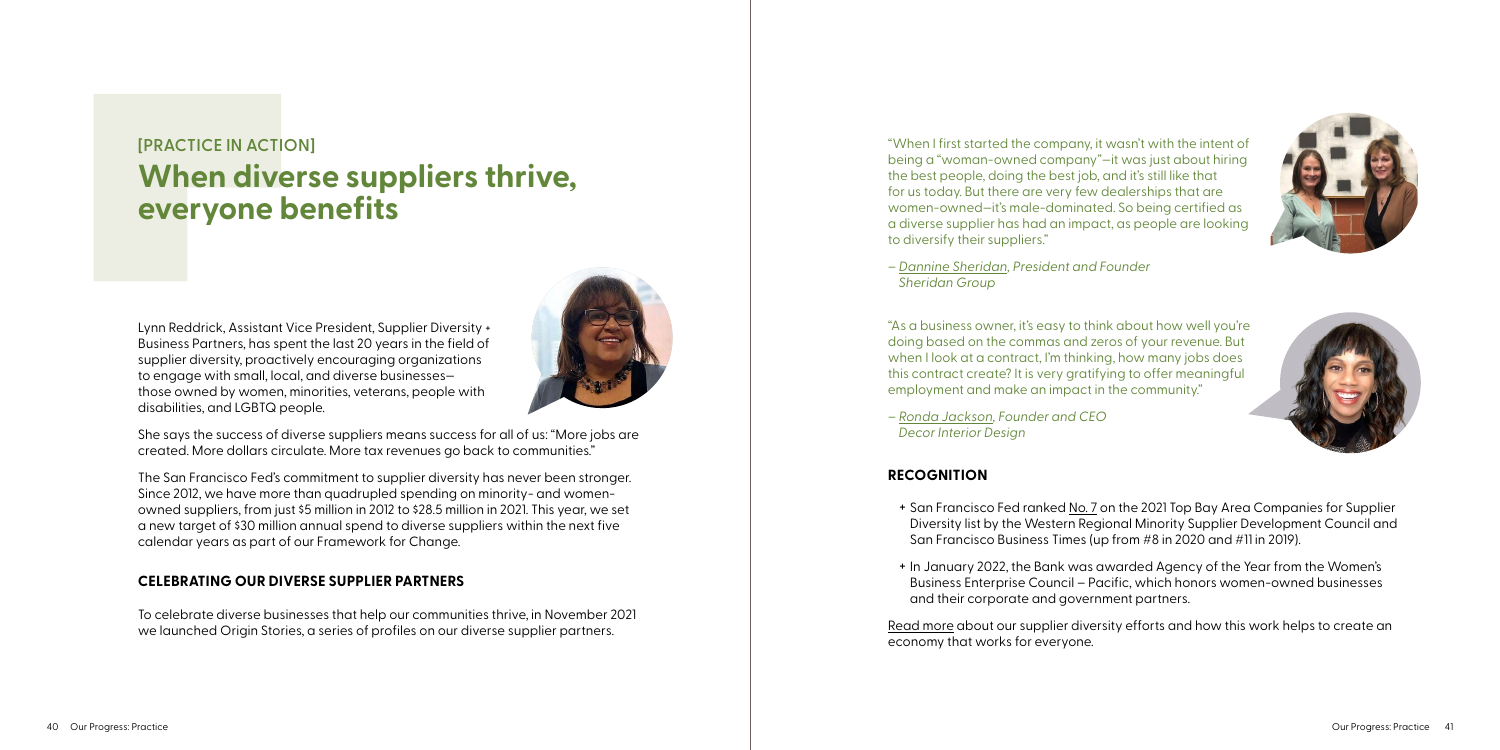

"Leaving gaps unaddressed is clearly unfair. But it's also unproductive. It keeps millions of people on the sidelines or underutilized, and sells the economy short. No entrepreneur would ever stand for it. The question is, why do we?"

*– President Mary C. Daly*